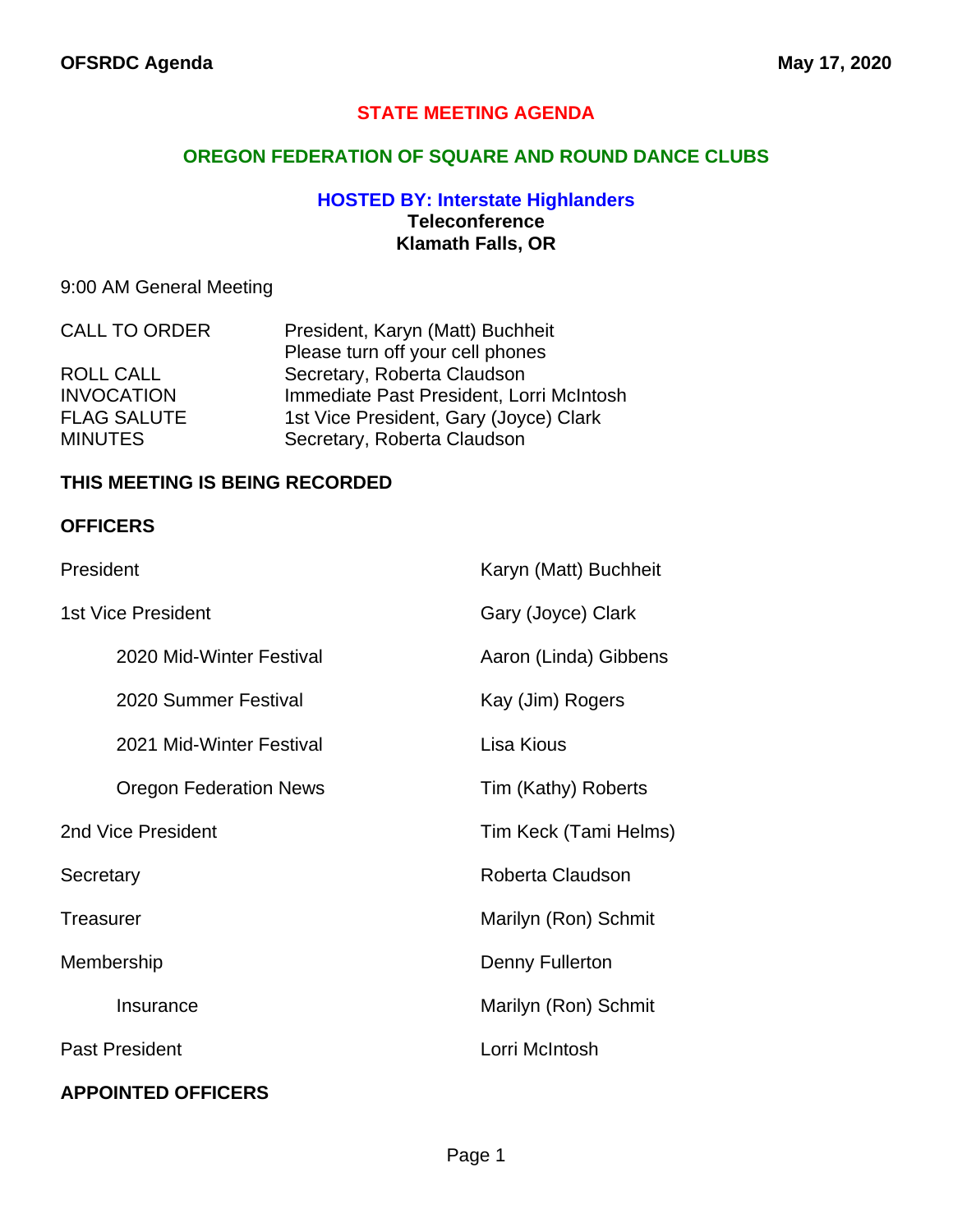# **OFSRDC Agenda May 17, 2020**

| Parliamentatian             | Tim (Kathy) Roberts                |
|-----------------------------|------------------------------------|
| <b>Education/Publicity</b>  | Kathy (Tim) Roberts                |
| Historian                   | Marilyn (Ron) Schmit               |
| <b>COMMITTEE CHAIRS</b>     |                                    |
| <b>BMI/ASCAP</b>            | <b>Ralph Lambert</b>               |
| <b>Youth Activities</b>     | <b>Thomas Buchheit</b>             |
| <b>ORDTA</b>                | Tami Helms (Tim Keck)              |
| <b>Round Dance Sreening</b> | Tami Helms (Tim Keck)              |
| <b>Caller Liaison</b>       | <b>Terry Halley (Betty Chipps)</b> |
| Webmaster                   | Tim (Kathy) Roberts                |
| <b>State Fair</b>           | Marilyn (Ron) Schmit               |
| <b>Background Check</b>     | Tim (Kathy) Roberts                |

### **OLD BUSINESS**

| А. | Update 2021 Summer Festival status |  |  |
|----|------------------------------------|--|--|
|    |                                    |  |  |

- B. Announce election results
- C.

# **RECESS**

# **NEW BUSINESS**

A.

# **DELEGATES**

| <b>Blue Mountains Council</b> | David (Sally) Stutzman |
|-------------------------------|------------------------|
| <b>Central Oregon Council</b> | Mark McDonald          |
| <b>Emerald Empire Council</b> | Zola (Ray) Jones       |